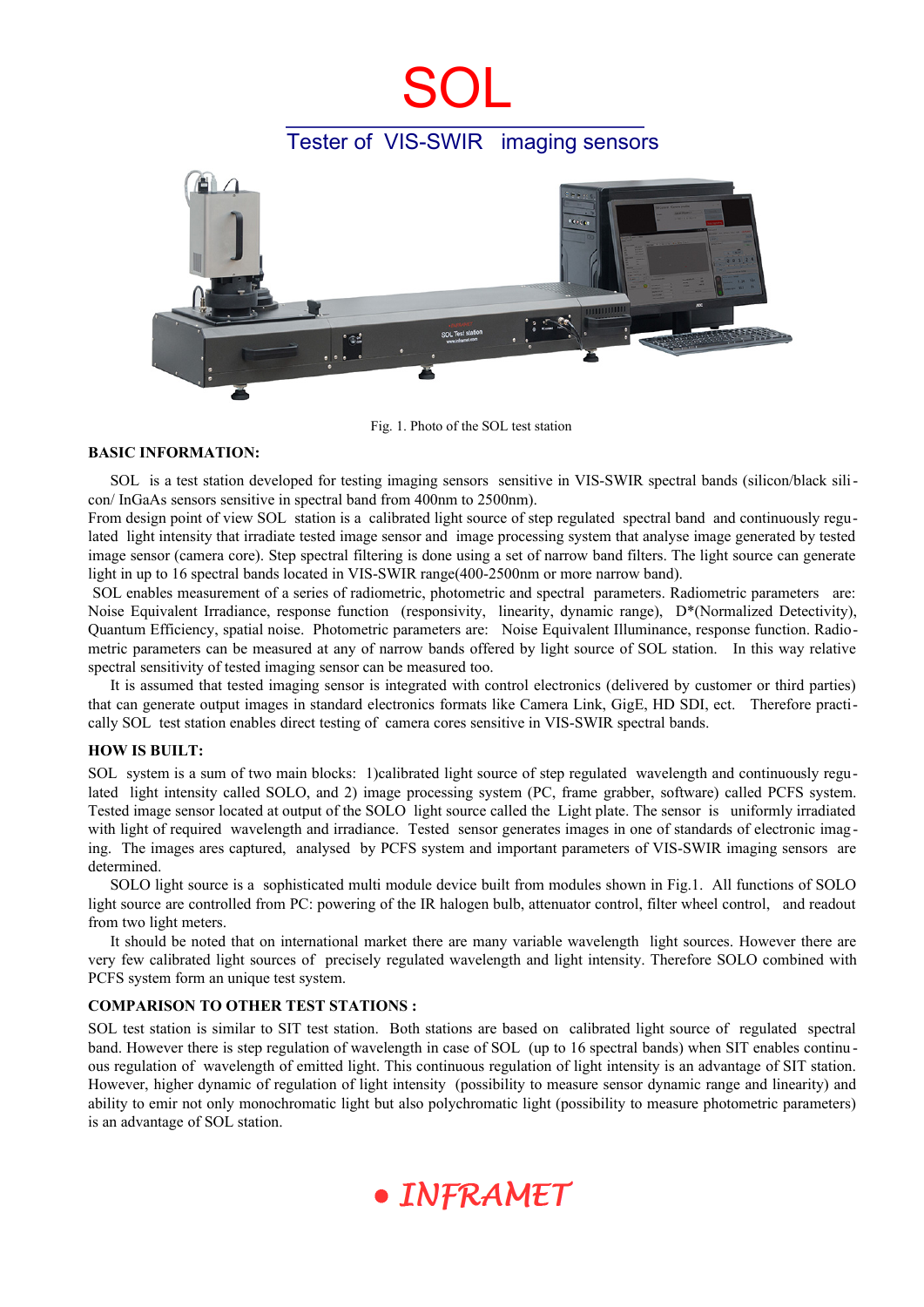# SOL

## Tester of VIS-SWIR imaging sensors

## **SPECIFICATIONS**

| Parameter                                                                        | Value                                                                                                                                                                                                                                                                                                                                   |
|----------------------------------------------------------------------------------|-----------------------------------------------------------------------------------------------------------------------------------------------------------------------------------------------------------------------------------------------------------------------------------------------------------------------------------------|
| SOLO light source                                                                | calibrated light source of step regulated spectral band and continu-<br>ously regulated light intensity                                                                                                                                                                                                                                 |
| Type                                                                             | light source of variable wavelength and light intensity                                                                                                                                                                                                                                                                                 |
| Diameter of the output light plate                                               | $>=$ 24 mm                                                                                                                                                                                                                                                                                                                              |
| Non-uniformity (spatial intensity uncertainty)                                   | 2% (in central 20mm part)                                                                                                                                                                                                                                                                                                               |
| Modes of work                                                                    | 1-broadband, 2-monochromatic                                                                                                                                                                                                                                                                                                            |
| Calibration of light intensity                                                   | sensor illuminance [lx] or Sensor irradiance $\lceil \mu W/cm^2 \rceil$                                                                                                                                                                                                                                                                 |
| Type of light intensity regulation                                               | continuous - using software                                                                                                                                                                                                                                                                                                             |
| Light intensity stability                                                        | not worse 1.5%                                                                                                                                                                                                                                                                                                                          |
| <b>Broadband</b> mode                                                            |                                                                                                                                                                                                                                                                                                                                         |
| Spectral band                                                                    | at least 400 nm to 2500nm                                                                                                                                                                                                                                                                                                               |
| Light spectrum                                                                   | approximately 2850K color temperature light                                                                                                                                                                                                                                                                                             |
| Maximal illuminance                                                              | at least 10000 lx                                                                                                                                                                                                                                                                                                                       |
| Dynamic of regulation of light intensity                                         | at least 100000 times (can be optionally extended)                                                                                                                                                                                                                                                                                      |
| Monochromatic mode                                                               |                                                                                                                                                                                                                                                                                                                                         |
| Spectral band of regulated wavelength                                            | 400 nm to 2500nm                                                                                                                                                                                                                                                                                                                        |
| Number of spectral bands                                                         | up to 16 (including broadband 400 nm to 2500nm)                                                                                                                                                                                                                                                                                         |
| Center wavelengths of narrow bands                                               | in 400 nm to 2500nm according to customer requirements                                                                                                                                                                                                                                                                                  |
| Width of monochromatic spectral bands                                            | typically in 10-20nms but depends on customer requirements                                                                                                                                                                                                                                                                              |
| Maximal irradiance level at sensor plane (for<br>wavelengths in 450-2000nm band) | depends on wavelength and requirements width of used filters<br>example: at least 70 $\mu$ W/cm^2 for 10nm width filter at at 1000 nm<br>wavelength                                                                                                                                                                                     |
| Regulation of active wavelength (narrow spec-<br>tral band)                      | Step regulation using software                                                                                                                                                                                                                                                                                                          |
| IPS system                                                                       |                                                                                                                                                                                                                                                                                                                                         |
| tested sensor                                                                    | Acceptable formats of electronic images from CameraLink, GigE, HD SDI, HDMI (list can be extended)                                                                                                                                                                                                                                      |
| Measured parameters                                                              | Broadband mode: Noise Equivalent Illuminance, response function<br>(responsivity, linearity, dynamic range)<br>Monochromatic mode: Noise Equivalent Irradiance, response func-<br>tion (responsivity, linearity, dynamic range), D*(Normalized De-<br>tectivity), Quantum Efficiency, spatial noise, relative spectral sensi-<br>tivity |
| General parameters                                                               |                                                                                                                                                                                                                                                                                                                                         |
| Temperature range (work/storage)                                                 | +5°C to +35°C / -5°C to +55°C                                                                                                                                                                                                                                                                                                           |
| Mass                                                                             | 119 x 40 x 24 cm                                                                                                                                                                                                                                                                                                                        |
| Dimensions                                                                       | 29.2kg                                                                                                                                                                                                                                                                                                                                  |